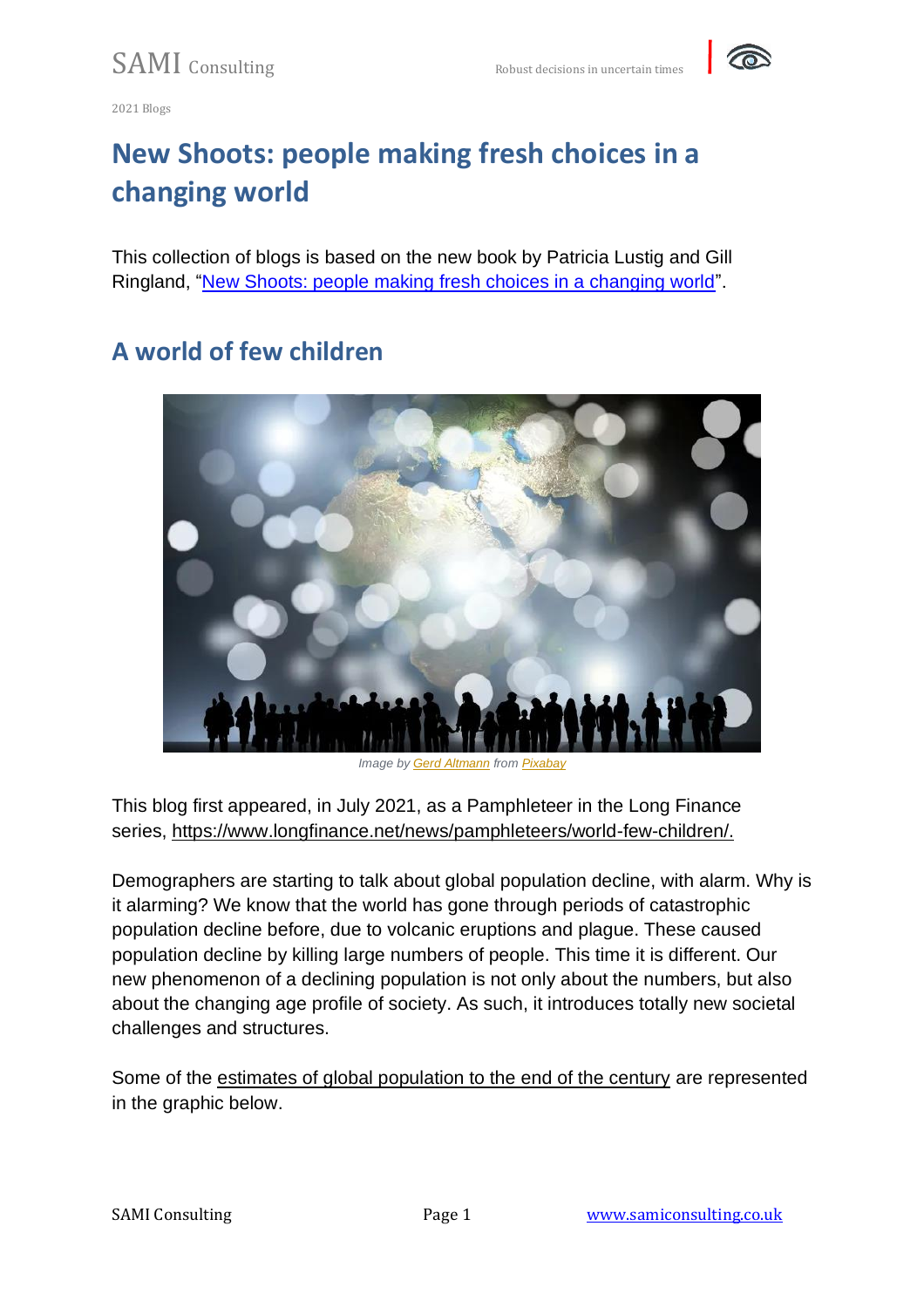

2021 Blogs



#### Global Population Forecast

The differences in forecasts are mostly due to differences in assumptions about fertility rates rather than assumptions about longevity. In most regions, the picture is clear, with decreasing fertility rates. Even in India, the fertility is now 2.1%. It is below replacement in many places, with many women choosing to have only one or no children. Much of the uncertainty in the forecasts relates to the speed with which Africa becomes urban, with the corresponding drop in the birth rate. One effect of the decline in fertility is that already there are globally more people aged 65 or over, than those of 5 or under. Even the USA will have, for the first time ever, more people over the age of 64 than under 15, by 2030. Firms and governments in many parts of the world are starting to plan for this – or as in China, [trying to reverse this.](https://www.cnbc.com/2021/05/31/china-announces-three-child-policy-in-a-major-policy-shift.html)

What will this society increasingly dominated (numerically) by older people feel like? [What does this Ageing World mean for society?](https://harpercollins.co.uk/products/extra-time-10-lessons-for-an-ageing-world-camilla-cavendish?variant=32558095499342) Does it become more risk averse? What does it mean for health systems? For infrastructure? For peoples' jobs and careers? Camilla Cavendish in *Extra Time* questions that an ageing society is necessarily poorer and sadder, with people getting frailer and duller.

We like to talk about some role models for an ageing society. Benjamin Zander continues to work in his 80's, conducting and speaking to audiences about the Art of Possibility. He says, "Humans are addicted to possibility". Warren Buffet is preparing to hand over the reins at Berkshire Hathaway at the age of 90. And while Nobel Prizes are often awarded late in a person's career, the oldest recipient so far is 90 year old Professor Leonid Hurwicz in Economics. Jane Goodall, born in 1934, is still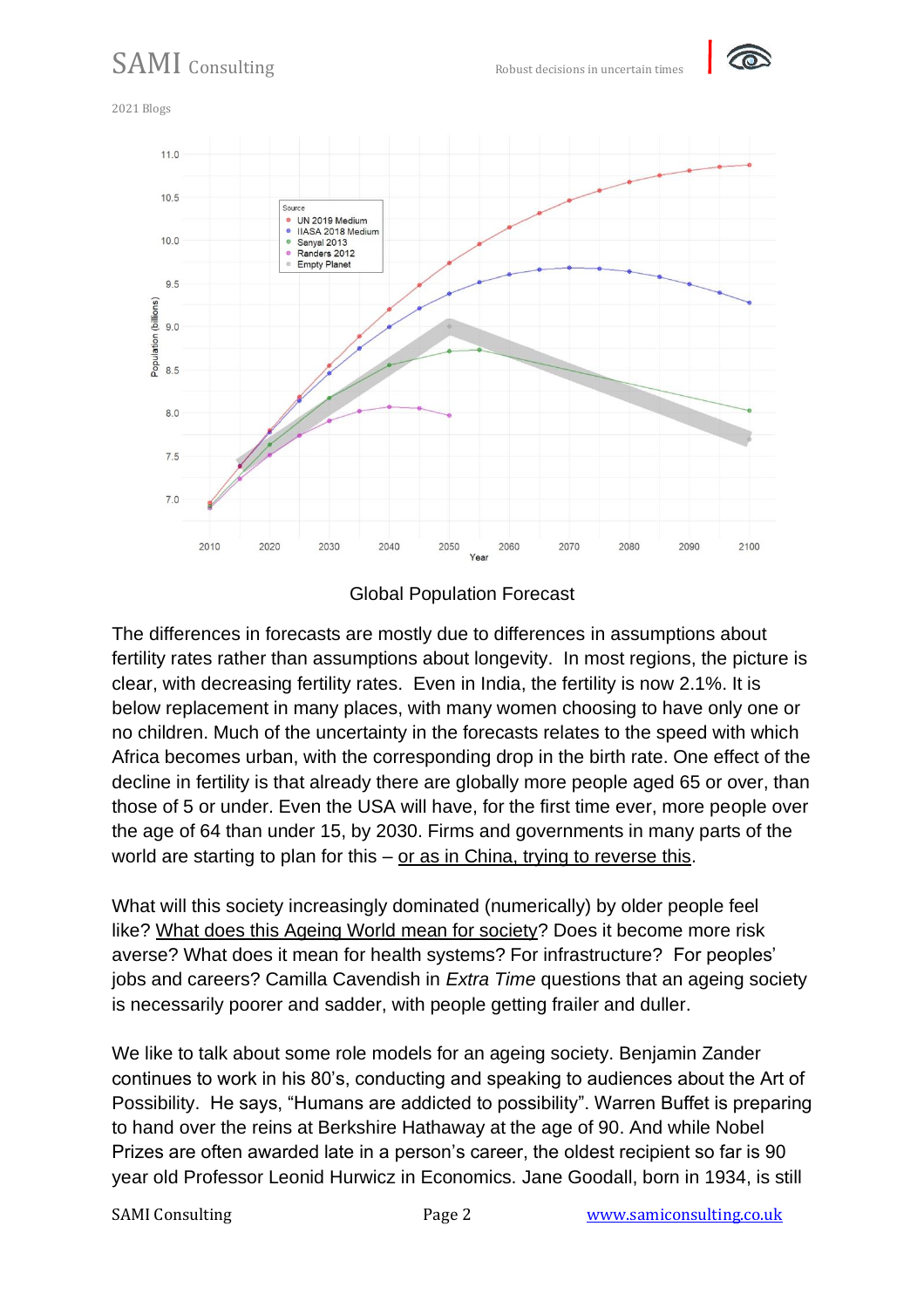

2021 Blogs

active, for instance lobbying the EU about caged farm animals. Anthony Fauci, born in 1940, became famous during the Covid-19 pandemic crisis for displaying calm leadership. Born in 1925, German native Johanna Quaas is the oldest active gymnast in the world. Finally, Yuichiro Miura climbed Everest, aged 80.

So an ageing society *can* encompass energy, activity and creativity. At the other end of the age range, what does it mean to be part of a small family or an only child? What differences might a preponderance of only children mean to society?

[A study of 303 college age young people in China](https://www.sciencealert.com/scientists-have-discovered-that-being-an-only-child-affects-brain-structure) – about half only children, the others with siblings – included MRI brain scans and personality tests. It revealed significant differences in the participants' grey matter volume as measured by the brain scans. Only children showed greater supramarginal gyrus volumes – a portion of the parietal lobe thought to be associated with language perception and processing, and which in the study correlated to the only children's greater flexibility. By contrast, the brains of only children revealed less volume in other areas, including the medial prefrontal cortex (mPFC) – associated with emotional regulation, such as personality and social behaviours – which the team found to be correlated with lower scores on agreeableness.

The study is of course limited in size, scope, education level and age range of the participants. It does however pose some interesting thoughts. If the conclusions are more widely applicable, how can society manage with fewer people able to act as social glue, by displaying agreeableness? How can society benefit from the creativity of only children in an ageing society? How might society create a synergistic alliance between the creativity of an energetic ageing society and that of only children?

These are among the topics we raise in *New Shoots – [people making fresh choices](http://www.global-megatrends.com/)  [in a changing world.](http://www.global-megatrends.com/)*

*Written by Patricia Lustig, SAMI Principal and Gill Ringland, SAMI Emeritus Fellow Published 8 September 2021*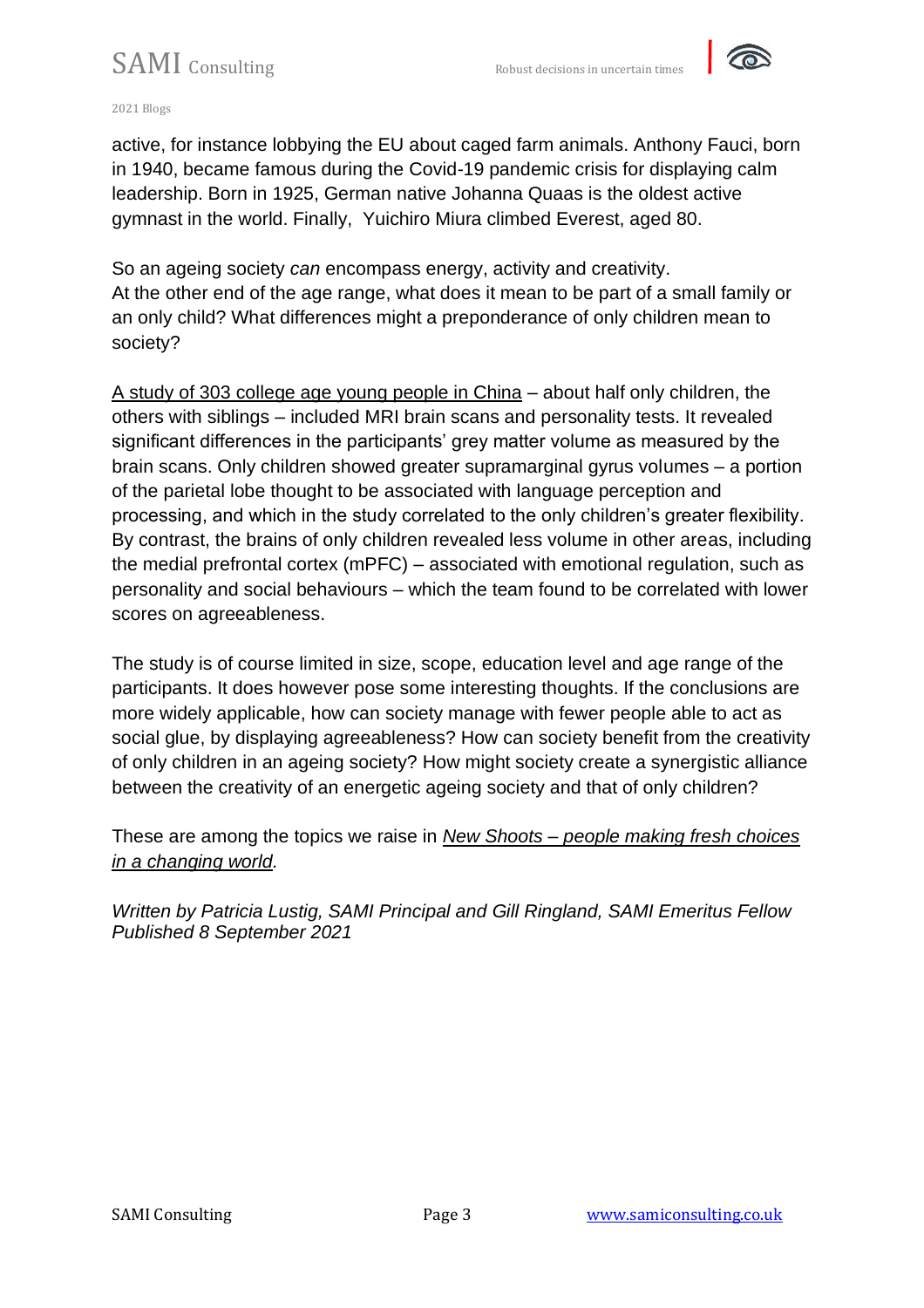

#### **Planetary Limits – fresh choices**



*Image by [Mystic Art Design](https://pixabay.com/users/mysticsartdesign-322497/?utm_source=link-attribution&utm_medium=referral&utm_campaign=image&utm_content=629208) from [Pixabay](https://pixabay.com/?utm_source=link-attribution&utm_medium=referral&utm_campaign=image&utm_content=629208)*

The 1970's classic volume *[Limits to Growth](https://www.researchgate.net/publication/280197273_Limits_to_Growth_The_30-Year_Update20051Donella_Meadows_Jorgen_Randers_and_Dennis_Meadows_Limits_to_Growth_The_30-Year_Update_White_River_Junction_VT_Chelsea_Green_2004_368_pp_3500)* has influenced futurists and policy makers for a generation. Recently the assumptions in the computer model behind the conclusions, and the [conclusions themselves,](https://advisory.kpmg.us/articles/2021/limits-to-growth.html) have [attracted a flurry of interest.](https://www.resilience.org/stories/2021-08-16/revisiting-the-limits-to-growth/)

We explored the *Limits to Growth* assumptions and conclusions for our book *New Shoots*, which is due to be published in October. What we concluded was that some of the assumptions and conclusions in their core scenario "Business as Usual" (see below) still hold.

#### Business as Usual Scenario

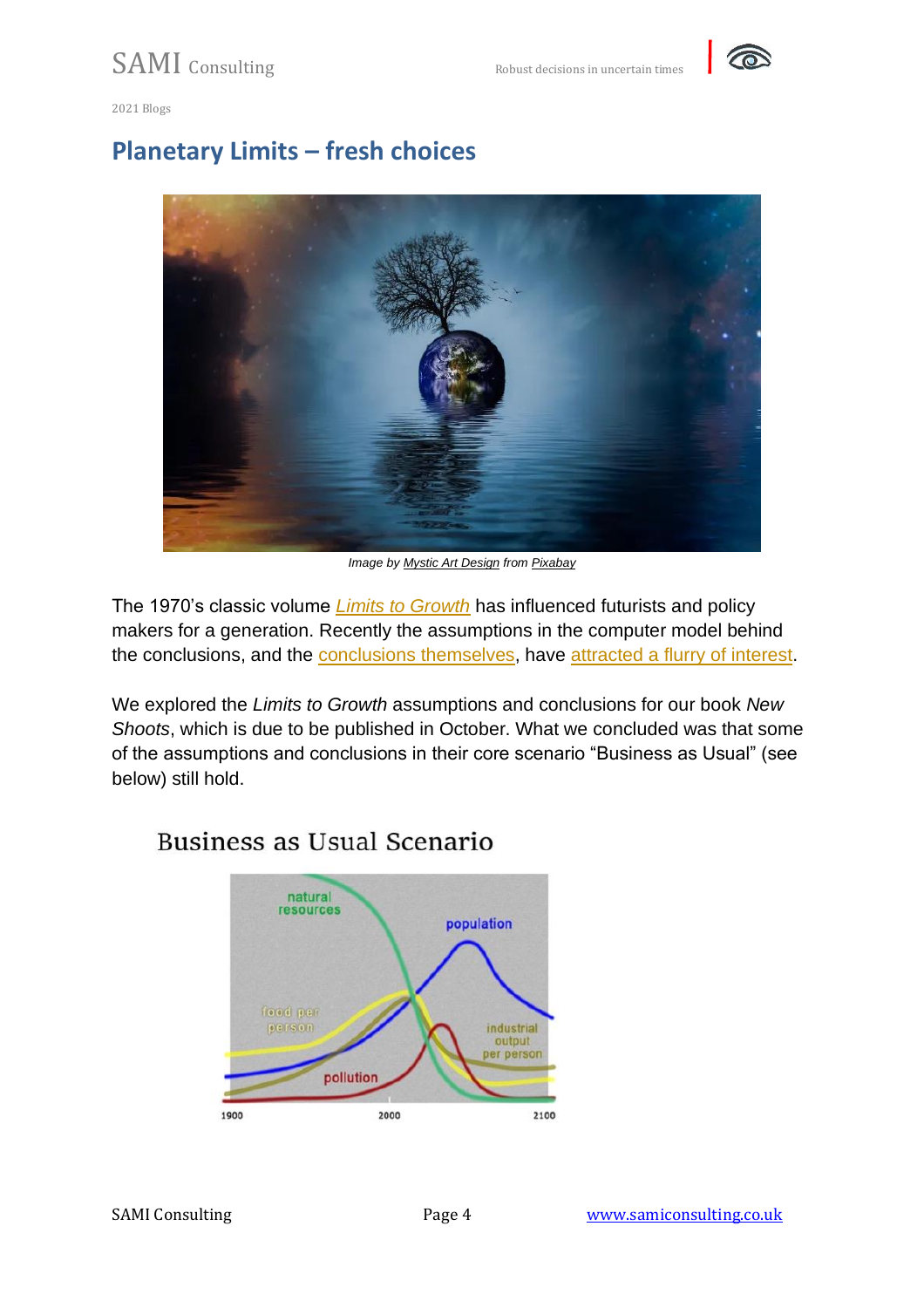

2021 Blogs

For instance pollution of air, water, and land is a major concern and is estimated to kill more people each year than the Covid-19 pandemic in total so far.

Industrial output per person – definitions of productivity for the knowledge economy are difficult but conventional measures of industrial productivity have stalled.

The most notable divergence of the actual situation now from the model is that the food per person has continued to increase and has not collapsed as the model predicted. Food shortages today are local and largely due to losses in the supply chain (estimated at up to 40%) rather than due to inadequate worldwide production. The improved food supply has been achieved through a combination of public awareness, globally-based scientific advance [\(the Green Revolution starting in the](https://www.ncbi.nlm.nih.gov/pmc/articles/PMC3411969)  [1970's\)](https://www.ncbi.nlm.nih.gov/pmc/articles/PMC3411969) and support from governments.

*Limits to Growth* assumptions were of their time, when people had less choice. Since 1970 more people have been able to exercise choices; their incomes have increased as they benefit from planetary economic growth. This is illustrated by the fact that predictions for the world's population now are for it to peak in this century and then to fall slowly. The model forecast a sharp decline due to food shortages. What is actually happening is that women are choosing to have fewer children.

The most dramatic prediction of the *Limits to Growth* model was the catastrophic exhaustion of natural resource. Certainly, some natural resources are near exhaustion – lithium is causing concern as we write. But when we started to explore one of the natural resources often flagged as being in crisis – water – we found that the evidence was complex.

Water shortages have hit the headlines. Perhaps the most publicised was when Capetown in South Africa was facing DayZero – when it would run out of water, on April 12<sup>th</sup>, 2018. A number of factors averted this, including diverting water from agriculture, publicising water maps at household levels and "dirty shirt" challenges (who could wear a shirt without washing it the for the longest time). These measures pushed DayZero back until June, by which time the rains finally arrived.

The role of water is discussed in an excellent [BBC4 series"H20:the molecule that](https://www.bbc.co.uk/programmes/m000z2ct)  [made us".](https://www.bbc.co.uk/programmes/m000z2ct) What we know is that global average rainfall has increased slowly since [1900;](https://www.epa.gov/climate-indicators/climate-change-indicators-us-and-global-precipitation) that climate change is having the effect of making wet regions wetter and dry [regions drier;](https://www.southampton.ac.uk/news/2016/11/water-cycle-study.page) and that [weather \(including rainfall\) is becoming more erratic and](https://www.carbonbrief.org/hotter-and-wetter-extremes-how-scientists-know-our-weathers-getting-more-erratic-as-climate-change-bites)  [extreme.](https://www.carbonbrief.org/hotter-and-wetter-extremes-how-scientists-know-our-weathers-getting-more-erratic-as-climate-change-bites)

Since 1900, [the world's population has approximately quadrupled.](https://www.mvorganizing.org/what-was-the-world-population-in-1900/) Better standards [of living increase a person's "water footprint".](https://www.theworldcounts.com/challenges/planet-earth/freshwater/global-water-footprint/story) Can water supplies meet the demand over the next decades?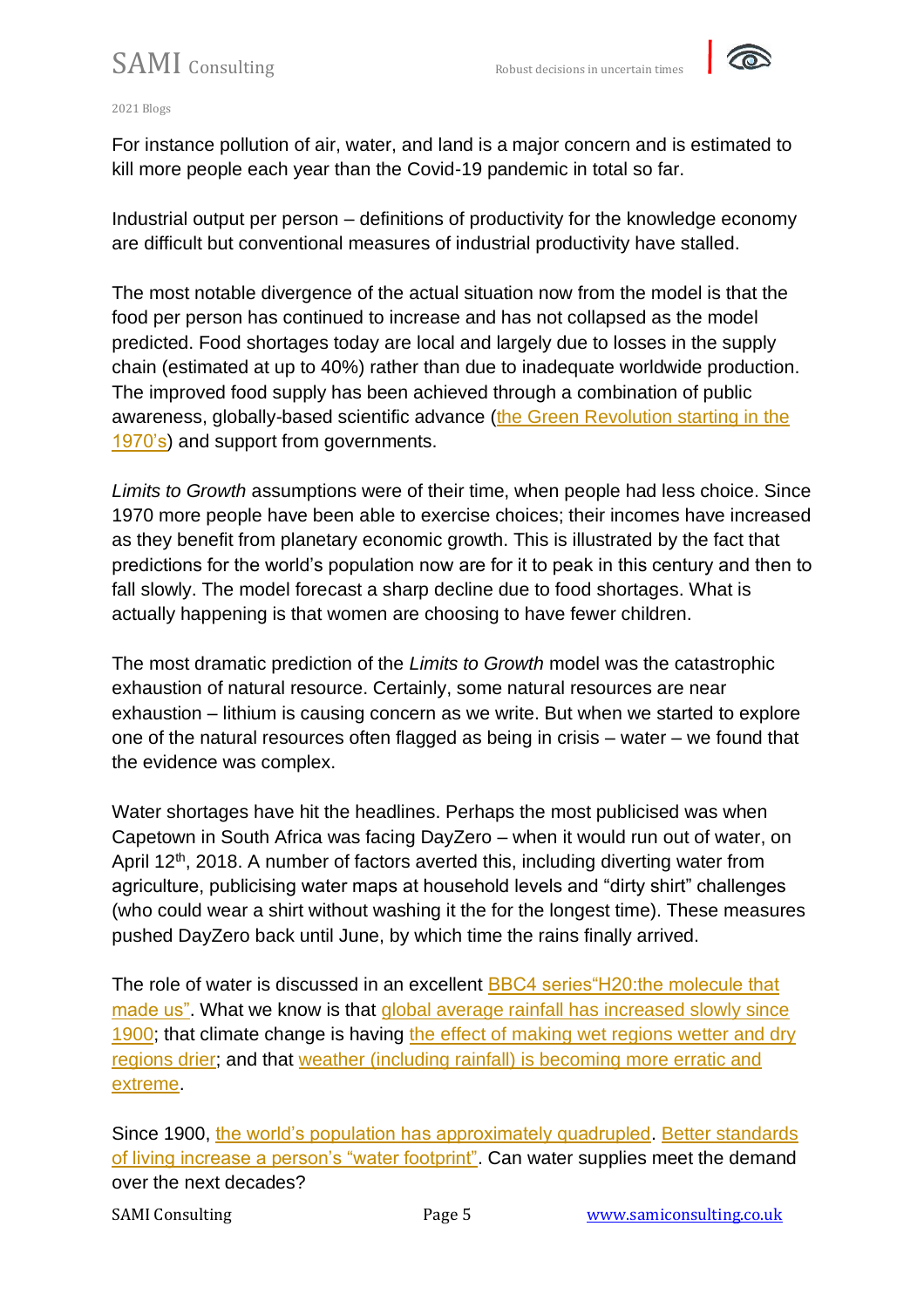

Many water supplies are from aquifers and glaciers. Worldwide, aquifers are not being replenished as fast as water is being extracted. Glaciers are shrinking due to global warming. The sources mostly used for water are under threat. Water is bulky and not usually transported long distances. So water shortage has all the makings of a "wicked" problem, one which has only bad solutions.

But…..

The precipitation falling over land each year is [approximately 35,000 bn cubic](http://www.physicalgeography.net/fundamentals/8g.html)  [metres.](http://www.physicalgeography.net/fundamentals/8g.html) Usage is [approximately 4,350 bn cubic metres pa,](https://www.statista.com/statistics/216527/global-demand-for-water/) about 12% of the rainfall each year. So would this suggest one avenue for at least a partial solution to water shortages? To harness more rainwater? This has often been implemented as a household level activity and would need to be scaled up to tackle the shortfall. We see few New Shoots of planning to harness rainfall at the scale needed.

A small positive example is taken from El Hierro, an island in the Canaries. More than 20 years ago, the government planned to relocate the 11,000 inhabitants, but they decided on a different future. Their first project was to become self-sufficient in energy and water. They chose windmills and water basins with height differences as their method for energy supply. "Free" energy allowed them to desalinate additional water. And they merged the energy and water companies to prevent conflict of interest. Developments followed in agriculture, sustainable fishing, a winery cooperative and a methane biodigester which turns waste into energy and fertilizer. They offer visitors gastronomy, paragliding, hiking trails, and scuba and volcano diving.

To conclude, we were surprised when we checked the world's water usage against planetary rainfall. It reminded us yet again to check the evidence.

Backup data and the [examples are to be found in the Pearltrees](https://www.pearltrees.com/t/new-shoots/id22702838) associated with *New Shoots – [people making fresh choices in a changing world.](https://global-megatrends.com/)*

*Written by Patricia Lustig, SAMI Principal and Gill Ringland, SAMI Emeritus Fellow Published 29 September 2021*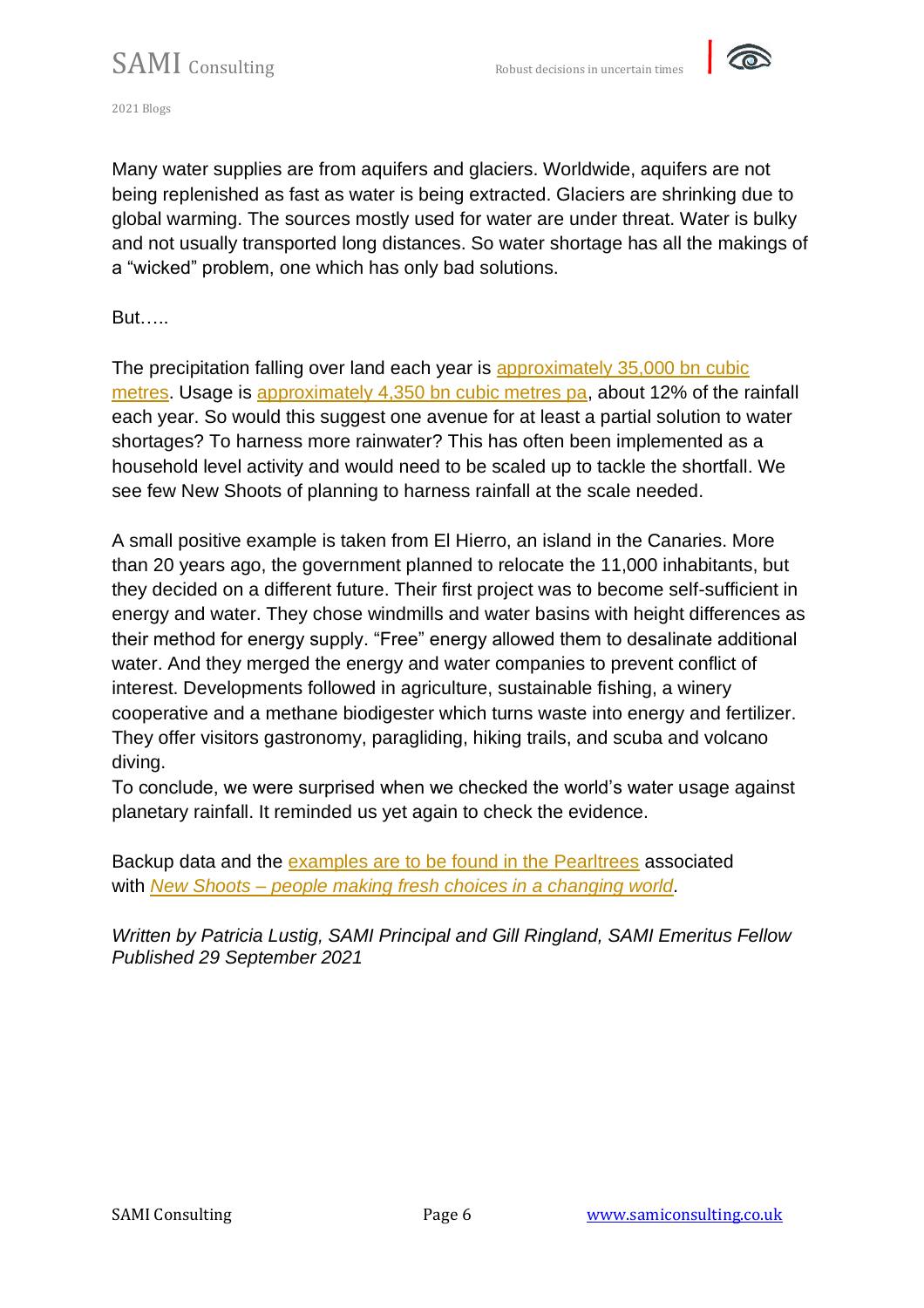



#### **Global Warming – Is The Ship Turning?**



*Image by [Gerhard G.](https://pixabay.com/users/blende12-201217/?utm_source=link-attribution&utm_medium=referral&utm_campaign=image&utm_content=2408651) from [Pixabay](https://pixabay.com/?utm_source=link-attribution&utm_medium=referral&utm_campaign=image&utm_content=2408651)*

This blog first appeared last week as a Pamphleteer in the Long Finance series, [https://www.longfinance.net/news/pamphleteers/global-warming-is-the-ship](https://www.longfinance.net/news/pamphleteers/global-warming-is-the-ship-turning/)[turning/.](https://www.longfinance.net/news/pamphleteers/global-warming-is-the-ship-turning/)

As [COP26](https://ukcop26.org/) approaches, we are wondering if there are any signs that the jugg.ernaut of global warming may be turning. Will organisations, governments and people decide to act? Will these efforts be enough to halt the warming trend?

Scientists have been tracking global warming and [warning of potential](https://www.ipcc.ch/about/history/)  [consequences since 1988.](https://www.ipcc.ch/about/history/) The scientific framework for understanding the cause of global warming is the subject of [John Houghton's](https://www.cambridge.org/gb/academic/subjects/earth-and-environmental-science/climatology-and-climate-change/global-warming-complete-briefing-5th-edition?format=HB&isbn=9781107091672) *Global Warming*. *.*A significant contributor is emission of pollutants (including greenhouse gases or GHGs) into the atmosphere. Initiatives to reduce global warming focus on reducing emissions of CO<sup>2</sup> and methane (CH4) and developing carbon capture methods.

Generation Z and [Millennials such as Greta Thunberg](https://www.bbc.co.uk/news/world-europe-49918719) have been highlighting the issue of global warming more recently. Sarah Jaquette Ray, Professor of Environmental Studies, describes how [Generation Z are approaching global](https://fortune.com/author/sarah-jaquette-ray/)  [warming.](https://fortune.com/author/sarah-jaquette-ray/) "Generation Z students care a lot more about humans than previous generations. They flock to environmental studies out of an awareness that humanity and nature are deeply interconnected and a genuine love for both. These students are increasingly first-generation Americans, non-white and motivated to solve their communities' problems by addressing the unequal distribution of environmental costs and benefits." She adds that the rapid and radical changes that society has

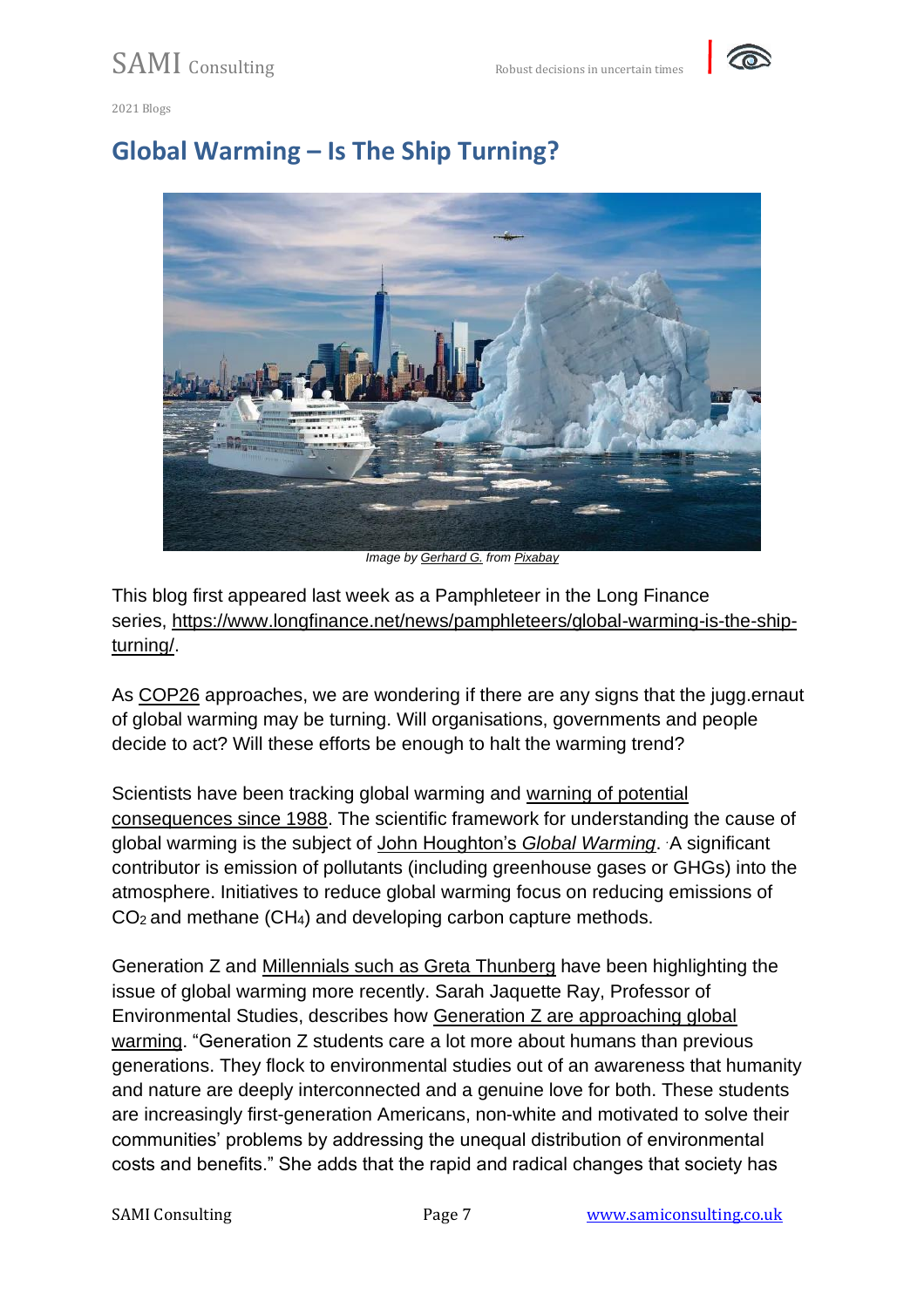

2021 Blogs

undertaken in response to the Covid-19 pandemic is evidence that change is possible.

Some Investment funds have claimed to be focusing on 'green' industries, [while the](https://www.longfinance.net/news/pamphleteers/esg-fad-or-value-creator/)  [ESG descriptor is being viewed critically.](https://www.longfinance.net/news/pamphleteers/esg-fad-or-value-creator/) Until recently, however, it is probably fair to say, there has been more talk than action.

Now people, governments and organisations have started to ask what will it cost to contain and reverse global warming, to turn the ship? A friend who sold computer systems told us that once a prospect asked the price, she knew she had a customer. We think this is a similar signal, a sign of plans for action on carbon emissions.

One question is whether reducing economic activity alone could turn the ship. The evidence from the Covid-19 pandemic, which curtailed economic activity across the planet, was that it reduced the CO<sup>2</sup> emissions from travel and the industrial use of fossil fuels. About 8% of the projected total for 2020 will never be emitted into the atmosphere, [according to estimates by the International Energy Agency.](https://www.carbonbrief.org/iea-coronavirus-impact-on-co2-emissions-six-times-larger-than-financial-crisis) However, according to [Carlo Buontempo, director of Europe's Copernicus Climate Change](https://www.bloomberg.com/graphics/2020-how-coronavirus-impacts-climate-change/)  [Service,](https://www.bloomberg.com/graphics/2020-how-coronavirus-impacts-climate-change/) "Because of the inertia in the climate system, even if we were to significantly reduce or stop our emissions today, you would still see the expected increase in temperature for the next 20 years to be almost unaffected. In reality it is very likely that the total concentration of  $CO<sub>2</sub>$  in the atmosphere will continue going up in the future."

Bill Gates' book *[How To Avoid A Climate Disaster: The Solutions We Have And The](https://www.amazon.co.uk/How-Avoid-Climate-Disaster-Breakthroughs/dp/0241448301)  [Breakthroughs We Need](https://www.amazon.co.uk/How-Avoid-Climate-Disaster-Breakthroughs/dp/0241448301)* highlights that between us, we humans generate 51 billion tons of CO<sup>2</sup> each year. So to halt (without even reversing) the incremental global warming effect of CO<sub>2</sub> emissions each year, the planet's economy needs to remove 51 billion tons of CO<sup>2</sup> each year. About three quarters of this comes from industry, electricity generation and agriculture. The rest comes from transport and from the heating and cooling of buildings.

[Breakthrough Energy, Gates' climate fund,](applewebdata://32CDCE2C-9028-48DD-8604-B210058B0210/Bill%20Gates%20wants%20in%20on%20Congress%E2%80%99%20big%20climate%20infrastructure%20push%20-%20The%20Verge) has laid out four different uses for his planned \$1.5 billion investment: developing green hydrogen fuels, sustainable aviation fuels, energy storage, and technologies that take carbon dioxide out of the air.

The concept of a 'green premium' can be used to estimate the costs of decarbonising each sector. This premium is lowest for heating and cooling of buildings, which means that design of new build and insulation of older buildings are obvious targets. Similarly, the design of electric or hydrogen powered passenger cars, buses and trucks is relatively easy. And in *[New Shoots](https://www.amazon.co.uk/New-Shoots-People-choices-changing-ebook/dp/B09J8RJ4MK/ref=sr_1_1?dchild=1&keywords=new+shoots+lustig&qid=1634730806&sr=8-1)* we provide snapshots of companies piloting systems to reduce carbon emissions in 'wicked' sectors like steel manufacturing and agriculture.